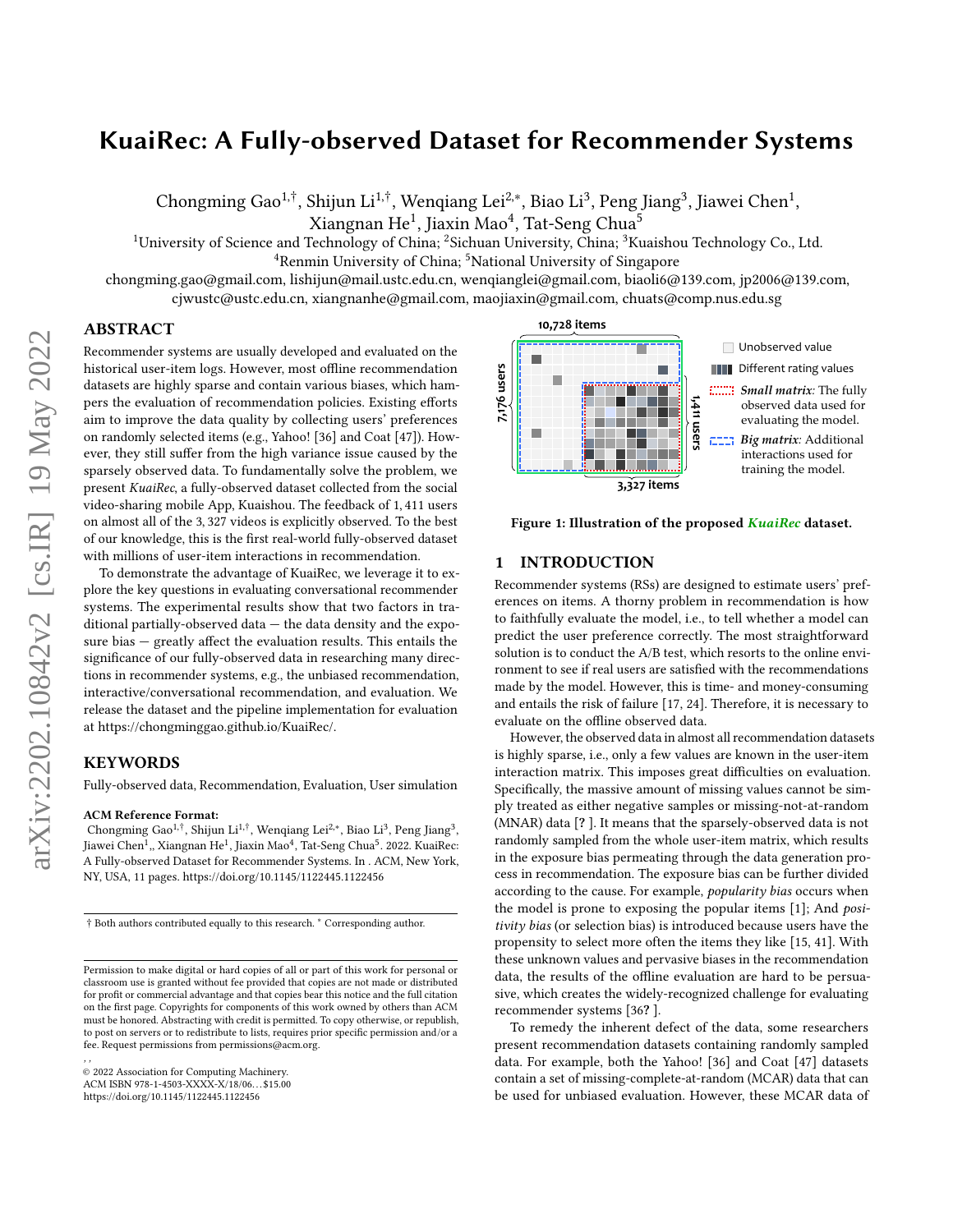these datasets is still too sparse, which can bring a high variance to the evaluation results [\[45\]](#page-9-7).

In this paper, we try to fundamentally address this issue by introducing KuaiRec, a fully-observed dataset collected from the social video-sharing mobile App, Kuaishou<sup>[1](#page-1-0)</sup>. The term "fully-observed" means there are almost no missing values in the user-item matrix, i.e., each user has viewed each video and left feedback. This fully-observed dataset, dubbed the small matrix for convenience, can be used for faithful evaluation. And for the training purpose, we further collect a larger dataset, dubbed the big matrix, which contains additional interactions for the users and items in the small matrix. [Figure 1](#page-0-0) gives an illustration of the small matrix and big matrix that make up the KuaiRec dataset. Note that all user-item interactions in the small matrix are excluded from the big matrix to separate the training and evaluation data. [Table 1](#page-1-1) lists the statistics of KuaiRec. Besides the user-item interaction, we further collect the side information of users and items. On the user side, we collected 30 fields representing users' personal features, which includes 18 encrypted one-hot vectors. We also collect the social relationship among these users. On the item side, we list each item's tags, i.e., a set of categories such as {Gaming, Sports}. Furthermore, we collect 56 fields to enhance the detailed information of items, which includes 45 fields describing the statistics of each item within each day from July, 5th, 2020 to September 5th, 2020. For example, how many users click, like, or add a video to their favorite list each day.

To the best of our knowledge, KuaiRec is the first dataset generated from real-world recommendation logs with all users' preferences on items known, and its scale (millions of user-item interactions) is much larger than the existing MCAR datasets. This can make the evaluation in offline data as effective as the online A/B test since there is no need to handle the missing values, which can benefit many research directions such as:

- Unbiased recommendation, which aims to explicitly identify the biases from data and remove the bad propensity from the recommender [\[47](#page-9-1)? ? ].
- Interactive recommendation, which focuses on improving the recommendation based on the interaction history, i.e., previous recommendations and corresponding user feedback [\[11](#page-9-8)? ? ? ].
- Conversational recommender system (CRS), which is a kind of interactive recommender system that further utilizes the abundant features of items to efficiently and flexibly identify user preferences [\[12,](#page-9-9) [22,](#page-9-10) [26](#page-9-11)? ].

All of these directions need intensive unbiased data for evaluation. Due to the limited space, we only focus on CRSs in this paper and leave other directions for future research.

To demonstrate the efficacy and advantage of KuaiRec, we leverage it to conduct the evaluation of the CRS, which has caught the eyes of the research community recently due to its great potential [\[12\]](#page-9-9). Existing solutions for the evaluation of CRSs usually use the user simulation techniques based on the sparsely-observed data. However, the trustworthiness of such approaches remains unknown [\[12,](#page-9-9) [64\]](#page-10-1). With KuaiRec, we can explore the research question that cannot be answered in existing studies: Is partially-observed data as trustworthy as the fully-observed data w.r.t. the evaluation of CRSs?

<span id="page-1-1"></span>Table 1: Statistics of the KuaiRec dataset. The density of small matrix is 99.6% instead of 100% because some users have blocked the videos from certain authors. All friends in the social network are in the 7,176 users of the big matrix.

|                 | #users | #Items                                                                                                                                                                                | #Interactions | Density |  |  |  |
|-----------------|--------|---------------------------------------------------------------------------------------------------------------------------------------------------------------------------------------|---------------|---------|--|--|--|
| Small matrix    | 1,411  | 3,327                                                                                                                                                                                 | 4,676,570     | 99.6%   |  |  |  |
| Big matrix      | 7,176  | 10,728                                                                                                                                                                                | 12,530,806    | 16.3%   |  |  |  |
| User feature:   |        | Each user has 30 features which includes 12<br>explicit features and 18 encrypted vectors.                                                                                            |               |         |  |  |  |
| Item feature:   |        | Each video has at least 1 and at most 4 tags<br>out of the totally 31 tags, e.g., {Sports}.<br>Each item has 56 explicit features, where<br>45 fields are the statistics of each day. |               |         |  |  |  |
| Social network: |        | <i>Small matrix:</i> 146 users have friends.<br><i>Big matrix</i> : 472 users have friends.                                                                                           |               |         |  |  |  |

As the first attempt to explore the question, we examine two essential factors in partially observed data: data density and exposure bias. The data density means the ratio of the items exposed to the users, i.e., the proportion of observed values in the user-item matrix. For the exposure bias, we explore three exposure strategies, namely uniformly random exposure (which is unbiased), positivityoriented exposure (making exposed user-item interactions contain more historically positive samples to simulate the positivity bias [\[1\]](#page-9-4)), and *popularity-oriented exposure* (making the exposure lean towards the popular samples to simulate the popularity bias [\[15,](#page-9-5) [41\]](#page-9-6)). We can examine the effect of the two factors by sampling part of the user-item interactions from the small matrix as the test set to conduct evaluations. The experimental results on KuaiRec provide two key insights: 1) Exposure biases caused by the exposure strategy greatly affect the performances and rankings of different models in evaluation. 2) Even under the uniformly random exposure strategy (i.e., without exposure biases), different data densities can still result in inconsistent results. These insights entail the significance of our fully-observed dataset.

We summarize our contributions as follows:

- We are the first to present a real-world fully-observed dataset (density: almost 100%) in recommendation. It contains millions of dense interactions and rich side information.
- With this dataset, we explore the important questions that cannot be answered in existing works of evaluation.
- The experiments provide interesting insights for evaluating conversational recommender systems. These insights emphasize the importance of the fully-observed dataset.

We release this dataset as well as the scripts for loading and analyzing its statistics at [https://chongminggao.github.io/KuaiRec/.](https://chongminggao.github.io/KuaiRec/) We also release the pipeline implement for evaluating conversational recommendation at [https://github.com/xiwenchao/fully\\_observed\\_](https://github.com/xiwenchao/fully_observed_demo) [demo,](https://github.com/xiwenchao/fully_observed_demo) with the hope to illustrate the advantage of this dataset and support further discussions along with related research topics.

<span id="page-1-0"></span><sup>1</sup><https://www.kuaishou.com/cn>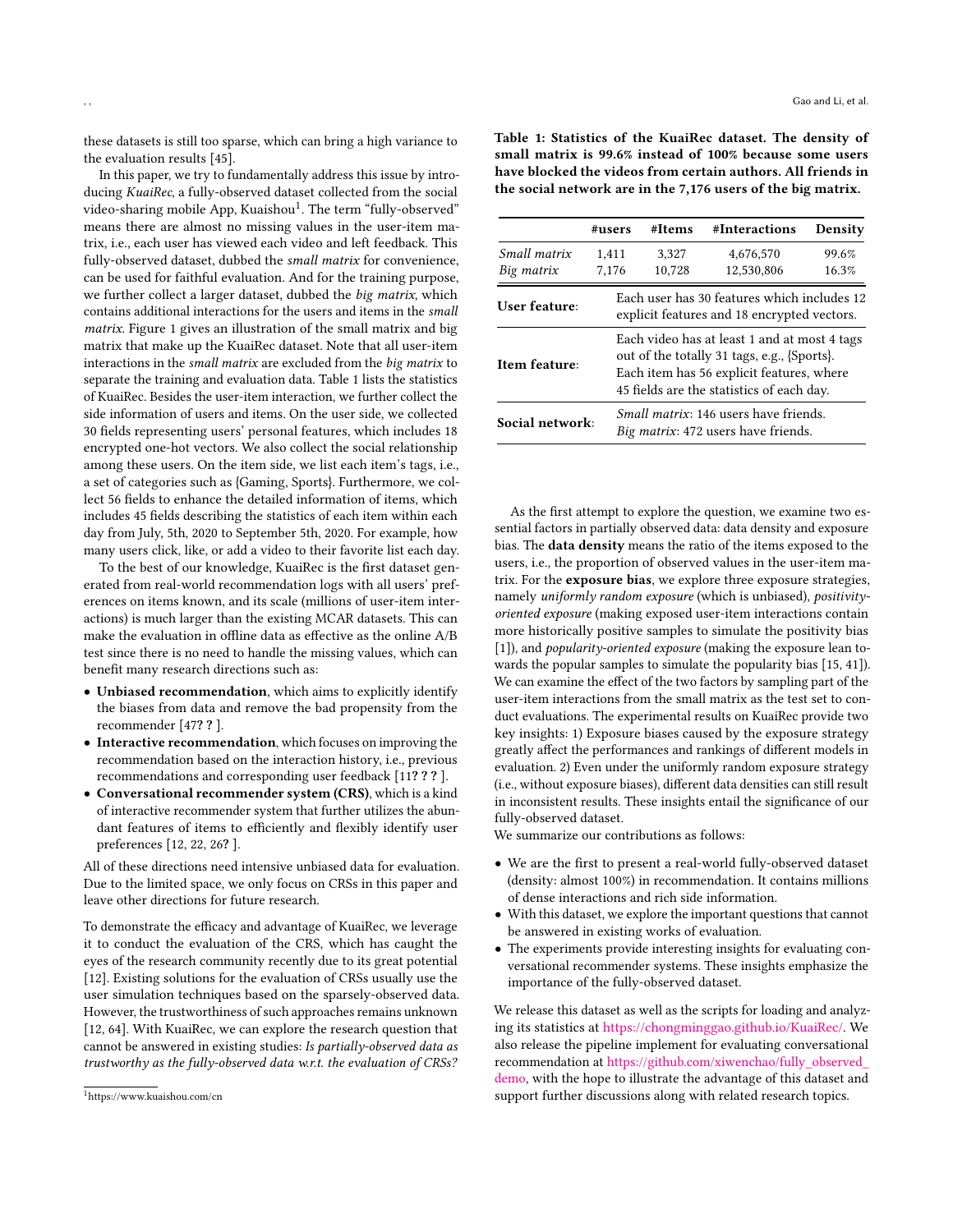KuaiRec: A Fully-observed Dataset for Recommender Systems

#### 2 RELATED WORK

In this section, we briefly review the methods, datasets, and problems in offline evaluation of recommender systems. Then, we introduce conversational recommender systems.

#### 2.1 Offline Evaluation in Recommendation

Online A/B tests have become ubiquitous in tech companies for the purpose of assessing the performances of models and rolling out the improved recommender system [\[14\]](#page-9-12). However, it usually consumes much time and money and thus is impractical for academic researchers to conduct the evaluation online.

Therefore, researchers usually resort to offline computing indicators in offline data, e.g., Precision, Recall, NDCG [\[19\]](#page-9-13), and MAP [\[3\]](#page-9-14). However, such evaluations suffer from strong assumptions, such as independence between items and user feedback can be translated into a supervised task [\[14,](#page-9-12) [37\]](#page-9-15). This is inconsistent with the nature of the recommender system, which should be treated as a sequential decision problem [\[45,](#page-9-7) [56,](#page-10-2) [58,](#page-10-3) [73\]](#page-10-4).

To address this, researchers propose two branches of solutions based the offline data: 1) off-policy evaluation (OPE), which aims to estimate the performance of the target policy using data generated by a different policy [\[20,](#page-9-16) [51\]](#page-10-5); 2) user simulation, whose core idea lies in filling the missing values before the evaluation [\[16,](#page-9-17) [64\]](#page-10-1). However, the former solution suffers from the high variance issue [\[45\]](#page-9-7), while the latter will inevitably introduce estimation error. The primary cause of the problems is that the offline data is too sparse. In this way, fully-observed data is entailed for exploring how much the sparsity affects the results of the evaluation.

Up to now, far too little attention has been paid to collecting such a dataset. We briefly introduce classic existing high-quality datasets that contain unbiased randomly-sampled data used for offline evaluation in recommendation.

- Yahoo! [\[36\]](#page-9-0). It contains the conventional missing-not-at-random (MNAR) data that contains approximately 300,000 user-supplied ratings from 15,400 users on 1,000 items in total. It also contains a set of missing-complete-at-random (MCAR) data by asking 5,400 users to give ratings on 10 items that are randomly selected from 1,000 items.
- Coat [\[47\]](#page-9-1). It collects the ratings of 290 users on 24 self-selected items and 16 randomly-selected items from total 300 items.
- Open Bandit Dataset [\[45\]](#page-9-7). It contains interactions collected from two logged bandit policies: a Bernoulli Thompson Sampling policy and a uniform (random) policy. There are approximately 26 million interactions collected on users' clicks on 80 items.

However, these datasets are still highly sparse, e.g., Yahoo! has only 54,000 randomly-selected interactions out of 5,400  $\times$  1,000 useritem pairs (i.e., density: 1%). So far, there is no dataset containing dense interaction data, not to mention the fully-observed data, to conduct the faithful evaluation in recommendation.

#### 2.2 Conversational Recommender Systems

Recommender systems are powerful tools to help users reach their desirable items from a massive amount of items. However, the traditional static recommendation systems have limitations regarding

<span id="page-2-0"></span>

Figure 2: Interactions between the CRS and the simulated/real user on the model development/serving stage.

capturing precious real-time user preferences [\[55,](#page-10-6) [67\]](#page-10-7) and interpreting user motivation [\[13,](#page-9-18) [35,](#page-9-19) [63\]](#page-10-8). Therefore, researchers overcome these problems by developing models that work in an online manner, i.e., interactive recommendation systems, such as the multi-armed bandit (MAB) [\[8,](#page-9-20) [26,](#page-9-11) [54,](#page-10-9) [71\]](#page-10-10) and deep reinforcement learning (DRL) based models [\[4,](#page-9-21) [11,](#page-9-8) [57,](#page-10-11) [70,](#page-10-12) [72\]](#page-10-13).

However, most interactive recommendation methods aim to collect user feedback on all recommended items, which suffer from low efficiency as there are too many of them. Critiquingbased methods, as an early form of conversational recommender systems (CRSs), ask users questions about attributes to narrow down the item candidate space [\[5,](#page-9-22) [32,](#page-9-23) [33\]](#page-9-24). However, there is still a limitation: the models keep alternating asking and recommending, which should be avoided as the recommendation should only be made when the confidence is high. Recently, the emergence of CRSs has solved the problem. Compared with previous methods, a CRS model has an additional user interface that allows for more flexible forms of interaction, e.g., in the form of tags [\[7,](#page-9-25) [8\]](#page-9-20), template utterances [\[10,](#page-9-26) [21,](#page-9-27) [22,](#page-9-10) [26,](#page-9-11) [68\]](#page-10-14), or free natural language [\[6,](#page-9-28) [25,](#page-9-29) [27,](#page-9-30) [30,](#page-9-31) [31,](#page-9-32) [42,](#page-9-33) [43,](#page-9-34) [74](#page-10-15)[–76\]](#page-10-16). More importantly, a CRS model has a conversation strategy module that controls the core logic of the multi-turn interaction [\[21–](#page-9-27)[23,](#page-9-35) [26,](#page-9-11) [31,](#page-9-32) [59,](#page-10-17) [65\]](#page-10-18). Nonetheless, there are still a lot of challenges in CRSs needed to be addressed [\[12\]](#page-9-9).

One of the main challenges is the evaluation of CRSs. As discussed in Section [1,](#page-0-1) researchers have to build user simulators to evaluate CRSs before serving online users [\(Figure 2\)](#page-2-0). There are typically four types of strategies for simulating users [\[12\]](#page-9-9). (1) Directly using the historical user-item interactions as positive samples [\[4,](#page-9-21) [21,](#page-9-27) [22,](#page-9-10) [50,](#page-10-19) [77\]](#page-10-20). If the items recommended by a CRS are in the users' test set, then this recommendation is deemed to be a successful one. (2) Extracting user simulators from user reviews [\[66,](#page-10-21) [75\]](#page-10-22). Unlike the consumption history, the review data of an item usually explicitly mention attributes, which can reflect the personalized opinions of the user on this item. (3) Building user simulators by imitating human conversational corpora [\[25,](#page-9-29) [31,](#page-9-32) [52\]](#page-10-23). They are mostly used in the dialogue system-driven CRSs, and the idea is to make the deep language model learn the patterns in human conversations or simulated corpora. (4) Estimating user preferences on the unobserved values before the test [\[8,](#page-9-20) [65\]](#page-10-18). All of these user simulators are built by estimating users' preferences and imitating real users' behaviors. However, they are typically learned on the sparselyobserved data that usually contains various biases. [\[12,](#page-9-9) [15\]](#page-9-5) point out that the evaluation of CRSs by these biased user simulators is not trustworthy. Thereby, the fully-observed dataset proposed in this work can serve as a necessary testbed for evaluating CRSs.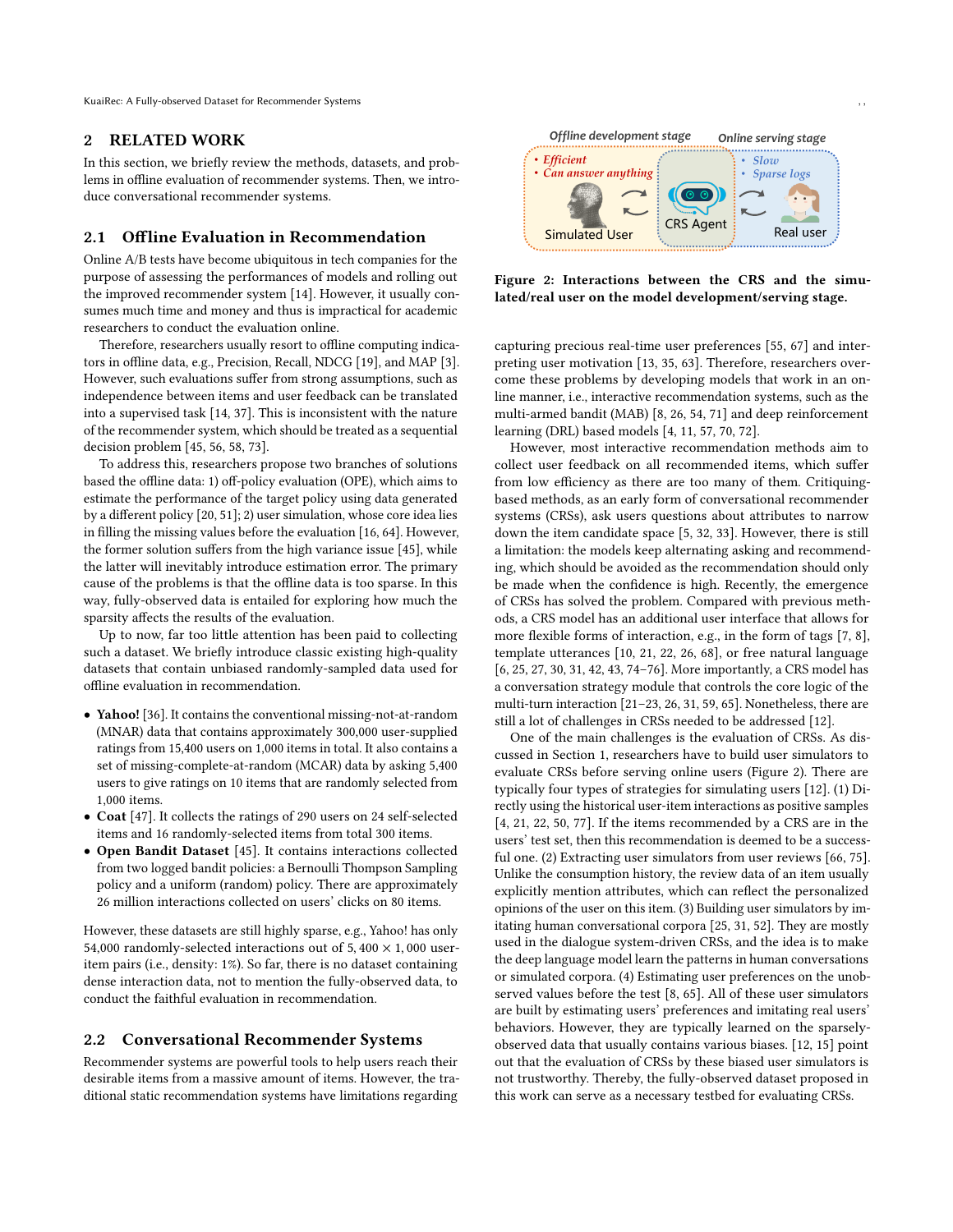# 3 DATA COLLECTION

In this section, we introduce the data collection process and show the representativeness of the collected data.

## 3.1 The KuaiRec Dataset

We collect the data from Kuaishou App, a famous short-video platform with billions of users. On this platform, users can watch a variety of short-form videos from genres such as dance, entertainment, and fitness/sports. The videos are organized by recommending streaming where each time the user can see only one video. The user can swipe up or down to skip to the last or next videos at any time without having to wait for the end of the video. In this paper, we sometimes refer to videos as items for ease of understanding.

3.1.1 Collecting Fully-observed Data (i.e., The Small Matrix). All the users and videos in our dataset, as well as their interaction records, are collected in the period from July, 5th, 2020 to September 5th, 2020 on Kuiashou App. Over this period, we first collect all the users and videos labeled with "high quality" by the data analysis team of Kuai, which are thought to be very valuable for intensive study. Then we further collect a subset of users and videos from them, aiming to enable as many selected videos as possible to have been watched by the selected users. For the missing values, i.e., the rest videos that the user did not watch, we manipulate the online recommendation rule to insert these videos into the recommendation streaming to make sure all of them are exposed to the user. It takes 15 days for this exposure process.

Finally, there are 1, 411 users and 3, 327 videos that compose a matrix where each element represents a user's feedback on a video. The density of this matrix is 99.6% instead of 100% because some users have explicitly blocked the videos from certain authors. We further conduct the two-sample Kolmogorov–Smirnov tests [\[38\]](#page-9-36) to demonstrate the representativeness of the selected users and videos. To our knowledge, this is the first real-world fully-observed dataset that the ground-truth preference of every user on every item is known. We refer to this fully-observed matrix as the small matrix.

3.1.2 The Big Matrix: Peripheral Data of the Small Matrix. The fully-observed dataset can be used for the trustworthy evaluation of CRSs. However, we need additional data for the training of CRSs [\[21,](#page-9-27) [22,](#page-9-10) [50\]](#page-10-19). Hence, we collect a partially-observed data that contains the interactions of more users and videos. We refer to this larger data as the big matrix. It contains 7, 176 users and 10, 728 videos that include all the users and videos in the small matrix. Note that all user-item interactions in the small matrix are excluded from the big matrix to separate the training and evaluation data.

3.1.3 Defining the Positive Interactions. Our collected raw data contains various user feedback on each watched video such as comments, likes, the total time spent on the video, etc. For simplicity, we follow the conventional practice in the recommender of the Kuaishou App to binarize each user-video pair into either positive or negative samples accordingly to the watch time. Specifically, we define a user-video pair as a positive sample if the user's cumulative watching time of this video is greater than twice the duration of this video, i.e., the user has watched this video completely at least twice. This is deemed as a strong indicator of the users' preference for the videos. The process is illustrated in [Figure 3.](#page-3-0)

<span id="page-3-0"></span>



Figure 3: Transformation from the rating matrix to the binary matrix to define the positive samples.

3.1.4 Side Information Collection. We collect the rich features for the users and videos in the big matrix as shown in [Table 1.](#page-1-1) Armed with hundreds of these features, researchers can study more comprehensive topics using this dataset.

Especially, we collect 31 genres (i.e., tags) of videos. These tags are manually defined and annotated by the internal annotation team of Kuaishou. Each video is related to at least one and at most four tags. These tags, such as fitness/sports, recipes, are very useful in the question asking and candidate reduction in CRSs models.

Besides, people's minds can be affected by their friends. Therefore, we collect the social network of the 7, 176 users in the big matrix to benefit the social recommendation [\[62,](#page-10-24) [63\]](#page-10-8).

We release the KuaiRec dataset as well as its description and statistics at <https://chongminggao.github.io/KuaiRec/><sup>[2](#page-3-1)</sup>.

# 3.2 Hypothesis Testing of Representativeness

Now, we show that the users and videos in the collected the fullyobserved small matrix are representative of all users and videos in the whole Kuaishou platform. Specifically, we first select six key features (see [Table 2\)](#page-4-0) for users and videos, respectively. Then, We conduct the discrete two-sample Kolmogorov–Smirnov (KS) tests [\[38\]](#page-9-36) to verify whether the users (or videos) in the small matrix have the same distribution, w.r.t. the six features, as all users (or videos) in the one-month data of Kuaishou.

Our null hypothesis is that the two distributions have no significant difference w.r.t. each feature, i.e., samples from the two data are drawn from the same distribution. We conduct the tests under a 5% rejection level and report the corresponding  $p$ -values in [Table 2.](#page-4-0)

It's clear to see that the *p*-values of all KS tests on each character are above the rejection level of 5%. It means that we cannot reject the null hypothesis, i.e., users and videos in the fully-observed data are sufficiently representative to reflect the general properties of the users and videos on the whole Kuaishou platform.

# 4 ENVIRONMENT SETTING FOR CRS

To better illustrate how to utilize the proposed dataset in evaluating CRSs, we focus on the multi-round conversational recommendation (MCR) scenario [\[21\]](#page-9-27). We will start with the introduction of MCR as well as how the user simulator is built. Then we introduce how we synthesize the biased partially-observed data to explore its effect on the evaluation.

<span id="page-3-1"></span><sup>&</sup>lt;sup>2</sup>The dataset is licensed under CC BY-SA 4.0.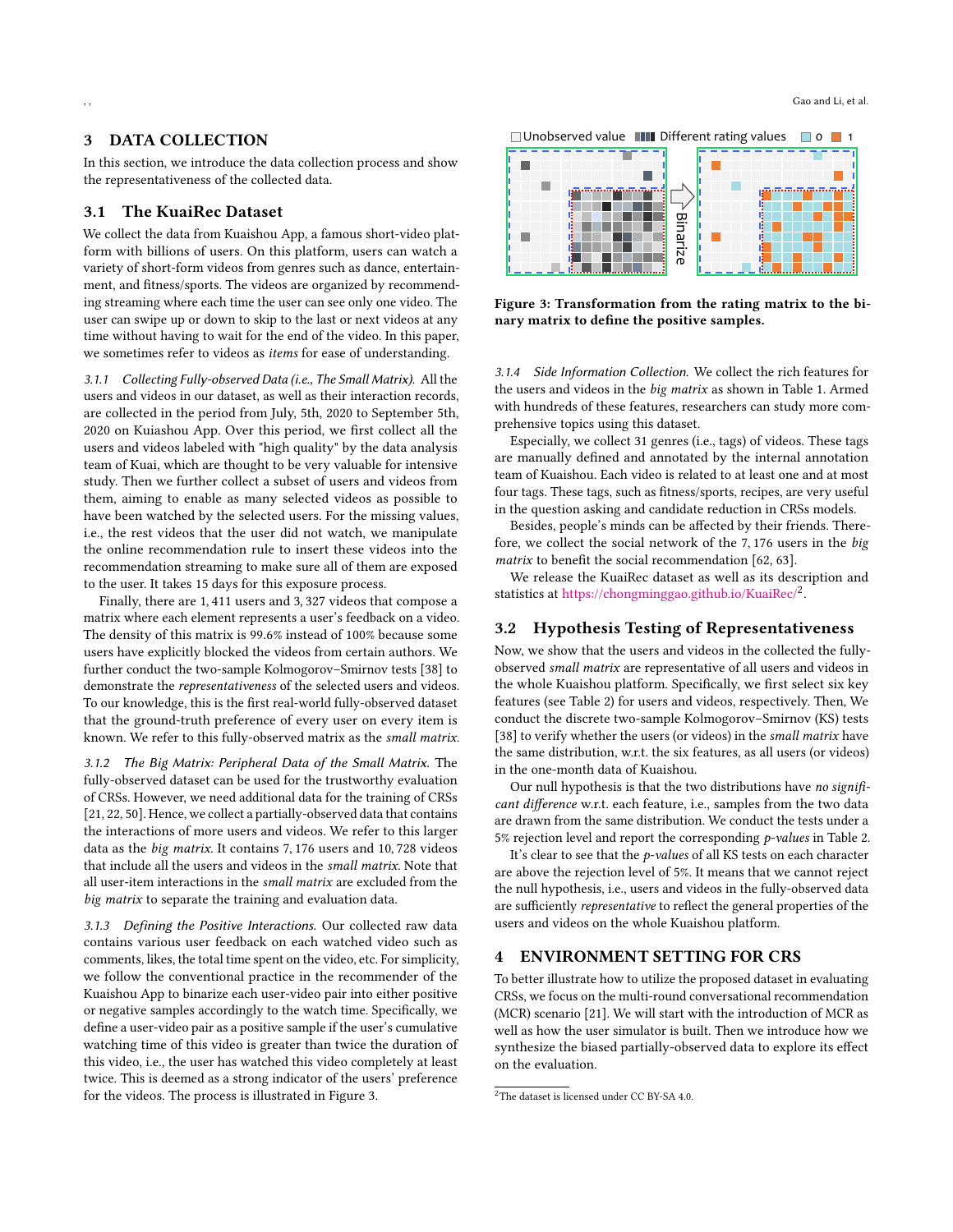<span id="page-4-0"></span>Table 2: The p-values of two-sample KS tests. The selected features for users are {age, location, register channel, operation system, 1st purchase channel, 2nd purchase channel}. For videos, the features are {background music class, visible state, client setting, sound track class, brand class, platform class}. The six features are denoted by Feat1–Feat6.

| Feature Feat1 Feat2 Feat3 Feat4 Feat5 Feat6     |                                                           |  |  |  |
|-------------------------------------------------|-----------------------------------------------------------|--|--|--|
| User                                            | $92.89\%$ $88.27\%$ $6.03\%$ $53.44\%$ $19.00\%$ $6.56\%$ |  |  |  |
| Video 88.27% 97.62% 99.96% 31.97% 79.74% 99.96% |                                                           |  |  |  |

# <span id="page-4-2"></span>4.1 Multi-round Conversational Setting

The MCR setting is thought to be the most realistic setting in research so far and has been widely employed in many CRS works [\[21,](#page-9-27) [22,](#page-9-10) [26,](#page-9-11) [59,](#page-10-17) [66\]](#page-10-21).

MCR is a typical form-based [\[18\]](#page-9-37) setting, which means users interact with the system in pre-defined manners instead of dynamically generated natural languages. In MCR, a multi-round interaction process between a CRS model and a user (usually a simulated one) is called one conversation (a.k.a. one conversation session). The system can choose to either ask a question or recommend items to the user at each conversation turn. If the current turn is to recommend, the CRS model recommends top- $K$  items. Otherwise, the CRS model asks a question about attributes such as "Would you like videos with the fitness/sport tag?" Then the system will receive feedback from the user. If the user gives negative feedback to either the question of attributes or recommendation, the system removes them from the candidate pool and continues the conversation. If the user gives positive feedback to the asked attribute, the agent removes all items that do not contain the preferred attribute from the candidate pool. If the user accepts the recommended items, the conversation ends successfully. To best satisfy the users, the objective of CRSs in the MCR setting is to make successful recommendations with the fewest conversation turns.

As discussed in [Section 1,](#page-0-1) researchers built user simulators to automate the evaluation of CRSs. To simulate a user, the simulator needs to give feedback on the items or attributes based on the user preferences estimated from the existing observed data [\[21,](#page-9-27) [22,](#page-9-10) [26,](#page-9-11) [65,](#page-10-18) [66\]](#page-10-21). However, it remains unknown how sparsity and biases in the partially-observed data affect the evaluation.

#### <span id="page-4-3"></span>4.2 Synthesizing Partially-observed Data

Although we can conduct a trustworthy evaluation using the fullyobserved data, we want to find out how partially-observed data affect the evaluation. For example, how does the density of the partial data affect the evaluation? And, how do the biases introduced by exposure strategies in the partial-observed data affect the performances and rankings of different models? Therefore, we employ three types of widely used exposure strategies to synthesize the partially-observed data based on our small matrix as test sets for evaluation.

4.2.1 Uniformly Random Exposure. Uniformly random is an ideal way to get the data without exposure biases. The data is treated to be a reasonable substitute for fully-observed data. We follow uniformly random distribution to sample the elements in the small matrix without replacement for 9 times, with the density setting to {10%, 20%, . . . , 90%} accordingly. The 9 sampled missing at random (MAR) data are used in our experiments to explore how the data density affects the evaluation of CRSs.

4.2.2 Positivity-oriented Exposure. In reality, the partially-observed data is usually biased towards the items that users like, which can be explained for two reasons. First, users tend to choose the items they like to consume or rate, a.k.a., selection bias [\[37\]](#page-9-15). Second, the recommendation result can be dominated by the highly-confident items provided by the model [\[29\]](#page-9-38). Therefore, we employ positivityoriented exposure to simulate such biased partially-observed data. Specifically, for each user in the small matrix, we sample without replacement a certain number of items with respect to the positivity distribution calculated on the big matrix, e.g., if item A is liked by 6 users and item B is liked by 2 users in the big matrix, the exposure probability of A should be three times of B. Similarly, with varying the density in {10%, 20%, . . . , 90%}, we get 9 sampled missing not at random (MNAR) datasets containing the positivity bias.

<span id="page-4-4"></span>4.2.3 Popularity-oriented Exposure. The recommendation model can also bias toward the popular items. Therefore, it is common for the partially-observed data to contain popularity bias [\[1\]](#page-9-4). To satisfy the long-tail distribution requirement<sup>[3](#page-4-1)</sup>, we employ Zipf's law  $[39]$ to decide the probability of each item to be exposed. Specifically, for each user in the small matrix, we set the probability of exposing the k-th popular item as  $P(k) = \frac{1/k^s}{\sum_{k=1}^{N} n^s}$  $\frac{1/k^s}{\sum_{n=1}^{N} (1/n^s)}$ , where  $s = 0.5$ ,  $N = 3,327$ (the number of items in the small matrix) in our paper. These numbers are set by matching the distributions of popularity in the big matrix. This leads the data to follow the long-tail distribution, while the original order of the popularity for items is preserved. Again, we derive the 9 sampled MNAR datasets containing popularity bias with the data density equal to  $\{10\%, 20\%, \ldots, 90\%\}.$ 

#### 5 EXPERIMENTS

In this section, we conduct intensive experiments on the evaluation of CRSs on the KuaiRec dataset. The implementation can be found at [https://github.com/xiwenchao/fully\\_observed\\_demo.](https://github.com/xiwenchao/fully_observed_demo)

## 5.1 Experimental Setting

5.1.1 Research Questions. we will organize our experiments and analyze the results based on the two questions:

RQ1: How does the partially observed data (with and without biases) affect the evaluation of CRSs?

RQ2: Can we improve the evaluation on the partially observed data by estimating the missing values (i.e., matrix completion)?

5.1.2 Evaluation Setting. We conduct experiments on the MCR setting, which has been introduced in [Section 4.1](#page-4-2) in detail. We follow the configurations of this work [\[21\]](#page-9-27). Typically, we set the maximum round of each conversation to 15, since users always have limited patience. And the length of the recommendation list each round is set to 10. To explore the helpfulness of estimating the missing values, we compare the evaluation results of CRSs on different partially observed data before and after matrix completion.

<span id="page-4-1"></span> $3$ Real-world recommendation data always satisfies a long-tail distribution [\[40,](#page-9-40) [61\]](#page-10-25)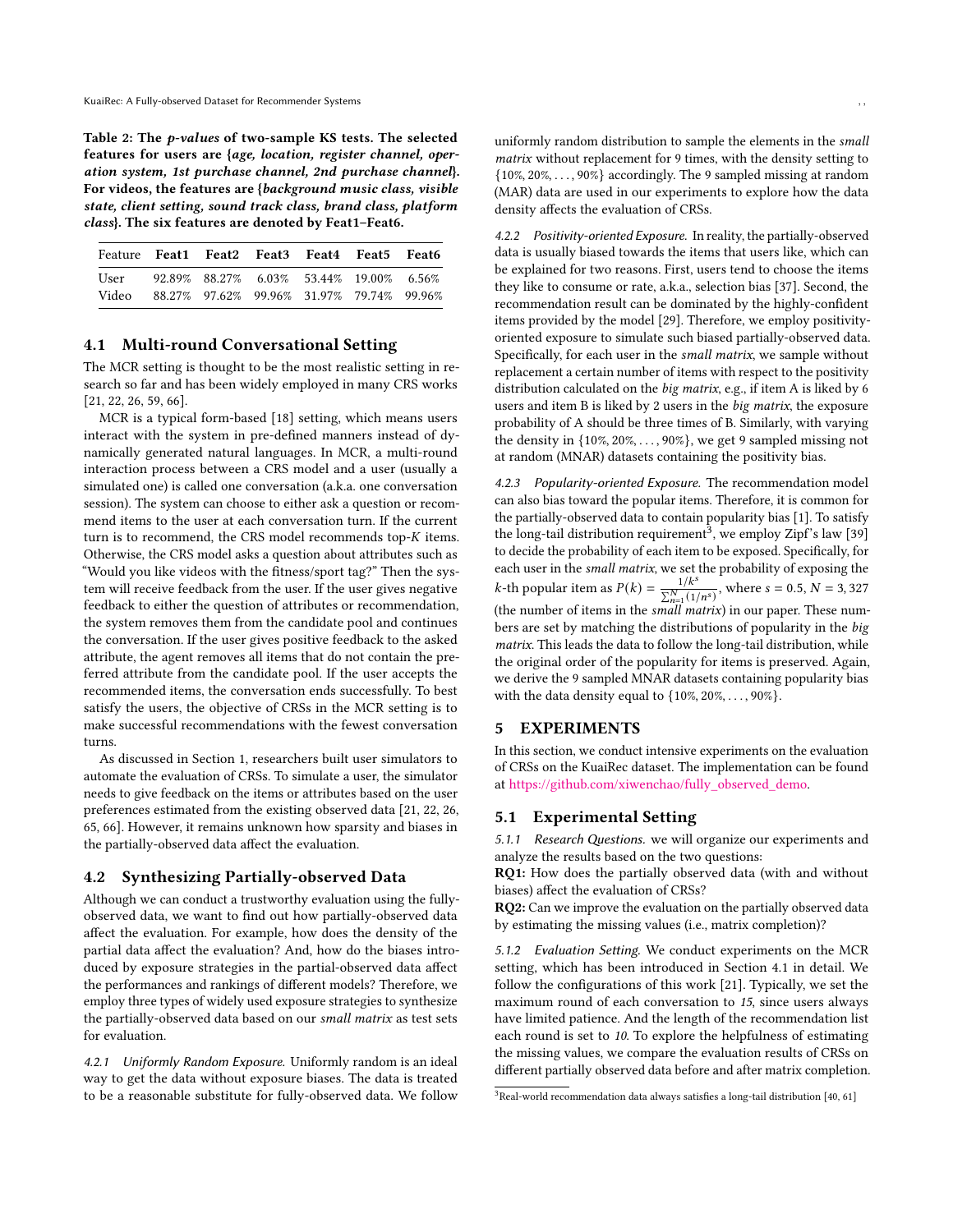<span id="page-5-1"></span>5.1.3 User Simulation. As discussed in [Section 1,](#page-0-1) we need a user simulator to interact with the CRS. In our experiments, we simulate users from the partially-exposed matrix created on the small matrix.

It is worth mentioning that most existing studies [\[21,](#page-9-27) [22,](#page-9-10) [50\]](#page-10-19) used the single-target ground truth (STG) setting to evaluate CRSs. In the STG setting, the target of each conversation is to recommend one ground-truth item. If the recommended top- $K$  items contain the ground-truth item, the user simulator accepts the recommendation and ends the conversation successfully. When the CRS model asks a question, the user simulator gives positive feedback only if the asked attribute belongs to the ground-truth item.

However, in real practice, users tend to have multiple preferences and diverse interests [\[2,](#page-9-41) [34\]](#page-9-42). For example, in the video recommendation streaming, the user may like and accept more than one video recommended by the system. In this case, many videos liked by the user will be mistakenly treated as negative samples under the STG setting. Therefore, we pay more attention to the multi-target ground truth (MTG) setting where users have multiple groundtruth items in a session. Specifically, the user simulator accepts the recommendation only if one of the ground-truth items is in the recommended top- $K$  items. When the CRS model asks a question, the user simulator gives positive feedback if at least one of the ground-truth items contains the queried attribute.

In the evaluation, the number of conversations equals the number of positive user-item pairs in the test set, i.e., we will conduct one conversation for each positive sample in both the STG and MTG settings. The difference is that in the MTG setting we will remove the accepted item from the ground-truth set after a successful recommendation for each simulated user.

5.1.4 Metrics. Following [\[21,](#page-9-27) [22,](#page-9-10) [50\]](#page-10-19), we use two metrics to assess the performance of CRS models in the multi-round conversation. The first is the Average Turns (AT) of all conversations. It is expected to be as small as possible because the model should make successful recommendations with the fewest rounds. Another metric is Success Rate (SR@t): the proportion of the conversations ended before (or at) round  $t$  in all the conversations.

5.1.5 Baselines. We select four representative CRS as baselines. All of them have a recommendation model to measure the similarity between users and items, as well as a conversation strategy to decide whether to ask attributes or make recommendations. We use the factorization machine (FM) model [\[44\]](#page-9-43) as the recommendation engine in all four methods for ease of comparison. As for the conversation strategy and other configurations, we follow the original paper exactly.

- Max Entropy [\[50\]](#page-10-19). When asking questions, it always chooses an attribute with the maximum entropy within the current candidate item set.
- Abs Greedy [\[8\]](#page-9-20). This method focuses on recommending items in every round without asking any questions. It keeps updating the model by treating the rejected items as negative examples.
- CRM [\[50\]](#page-10-19). It records user preference in a belief tracker and uses reinforcement learning (RL) to find the optimal policy.

<span id="page-5-0"></span>

Figure 4: Performance of eight methods on the STG setting by varying the data density and exposure strategies.

• EAR [\[21\]](#page-9-27) A classic CRS model that contains a strategy module based on the RL model similar to CRM, except it considers a more sophisticated state in RL.

Since all the above models contain relatively complex components, e.g., the FM model, we further add four heuristic methods. Each method only contains a naive conversation strategy. This is for better illustrating how biases introduced affect different strategies in evaluation. The four naive methods are:

- Random. It randomly selects 10 items from the candidate set to recommend in every turn without asking any questions.
- Popularity-oriented Recommender (PopRec). Recommending the top 10 popular items in the candidate sets at every turn without asking any questions.
- Positivity-oriented Recommender (PosRec). Similar to PopRec, except it recommends the most positive items in the rest of the item candidates. The most positive items are the items loved by as many users as possible in big matrix.
- Attribute-asking Recommender (AttrAskRec). It alternates asking attributes and recommending items. When asking a question, it asks about the most popular attribute; when recommending, it randomly recommends 10 items.

# 5.2 Exploring the Effects of Partially Observed Data in CRS Evaluation

We use the sampled datasets to explore how the density and exposure strategy in the partially observed data affect the evaluation of CRSs. Specifically, we repeat the evaluation 10 times and report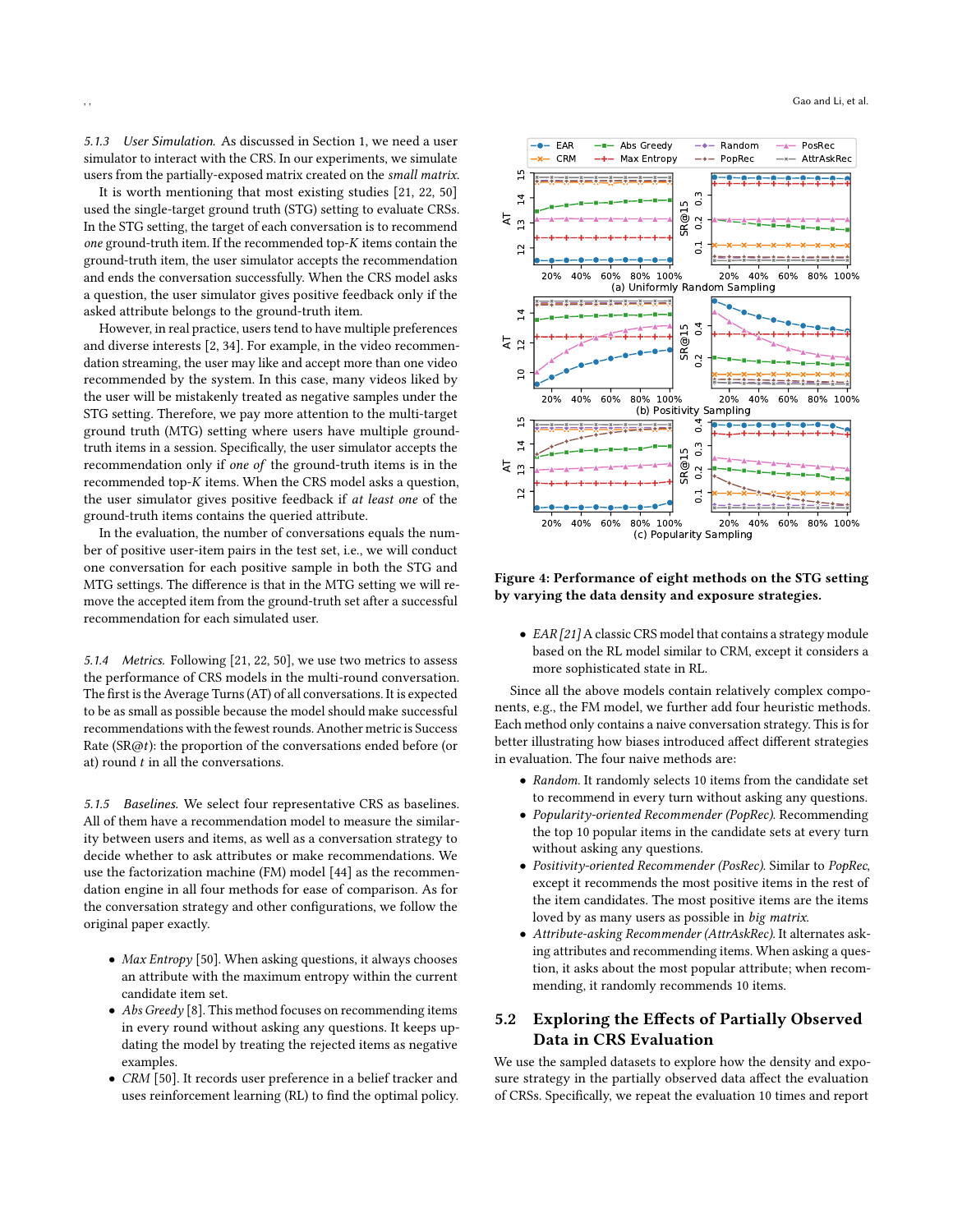<span id="page-6-0"></span>

#### Figure 5: Performance of eight methods on the MTG setting by varying the data density and exposure strategy.

the average AT and average SR@15 over all conversations. The partially-observed data are generated from the small matrix following the rules in [Section 4.2.](#page-4-3) It should be noted that all CRS methods are already trained on the big matrix before the evaluation.

Instead of paying attention to the absolute performance of the eight methods, we focus on how the rankings (i.e., the relative order) of these CRSs change w.r.t. various densities and exposure strategies. We start with the STG setting and then make the counterpart experiments in the MTG setting with the same configurations.

5.2.1 Analyzing the Results under the STG Setting. We illustrate the results of eight methods on the STG setting under three exposure strategies and 10 densities (including the fully observed data) in [Figure 4.](#page-5-0) From the results, we can get the following insights:

Uniformly Random Exposed Data in Evaluation. In the results of uniformly random exposure, the performance rankings of eight methods keep unchanged and the performances almost keep stable (except for the Abs Greedy) over all densities. This is intuitive as the positive samples under the uniformly random exposure are independent and identically distributed. Thus the average performance will not vary much with different data densities due to the law of large numbers [\[9\]](#page-9-44).

Effects of Positivity Biases in Evaluation. In the results of positivity-oriented exposure, PosRec performs satisfyingly at the beginning and becomes worse as the density increases. This is due to its recommendation mechanism (i.e., always recommending the most positive items in the big matrix) is correlated with the mechanism of the exposure strategy. Specifically, when the data

density is low, the exposed positive samples are the most positive items, therefore the CRS can find each of them easily in a few turns, hence the AT is low and SR@15 is high. However, when the density increases, more items with a relatively low positivity ratio will be sampled in our synthesized testing dataset. Those items have low rankings in the recommended list of PosRec. Therefore the performance deteriorates because of these "hard to predict" items. It is interesting that EAR shows a similar trend but with a better performance. It demonstrates EAR tends to recommend the positive items but the RL-based conversation strategy makes it perform better. Aside from EAR and PosRec, other methods have relatively stable absolute performance and consistent rankings, indicating that these methods are not vulnerable to the positivity bias in the partially observed data under the STG setting.

Effects of Popularity Biases in Evaluation. The results of the popularity-oriented exposure have a similar phenomenon: only PopRec has unstable performance and inconsistent rankings. It is because PopRec always recommends the most popular items, making it easy to find the correct items when the exposed items are the most popular ones. When the unpopular items are exposed with the data density increases, the average performance of PopRec is held back by the unpopular items which are hard to predict. Other methods have stable performance and consistent rankings, indicating that they are not sensitive to the popularity bias under the STG setting.

In the STG setting, each item is evaluated independently, which is straightforward for the learning and evaluation of CRSs. However, the users in most real-world applications have multi interests and there is more than one correct answer in the evaluation. Therefore, we explore how things work in the MTG setting.

5.2.2 Analyzing the Results under the MTG Setting. In the MTG setting, we implement the counterpart experiments above, we show the results in [Figure 5.](#page-6-0) It's obvious that the results are quite different compared to the results in the STG setting. Even under the uniformly random exposure, both the absolute performance and rankings of the CRSs vary a lot with different configurations.

Challenges and Opportunities under the MTG Setting. The instability of the results comes from the complexity of the MTG setting. As discussed in [Section 5.1.3,](#page-5-1) a successful recommendation is achieved when at least one of the ground-truth items is contained in the recommended list. However, multiple ground-truth items do not mean that the recommendation task becomes easier. It is because a system needs to estimate user preferences based on diverse feedback (recall that user simulators give feedback based on multiple preferred items). Under the MTG setting, Max Entropy, with a simple conversation strategy, surprisingly performs best on SR@15. The reason that Max Entropy outperforms EAR might be that EAR is specifically designed under the STG setting. However, there is no CRS considering the MTG setting until now. It remains to be a promising direction to develop the CRS under the MTG setting since MTG is more realistic in real life.

Effects of the Question Asking in the MTG Setting. Since the MTG setting is more complicated, the next question is how a model can perform well in this setting. From the results, we find some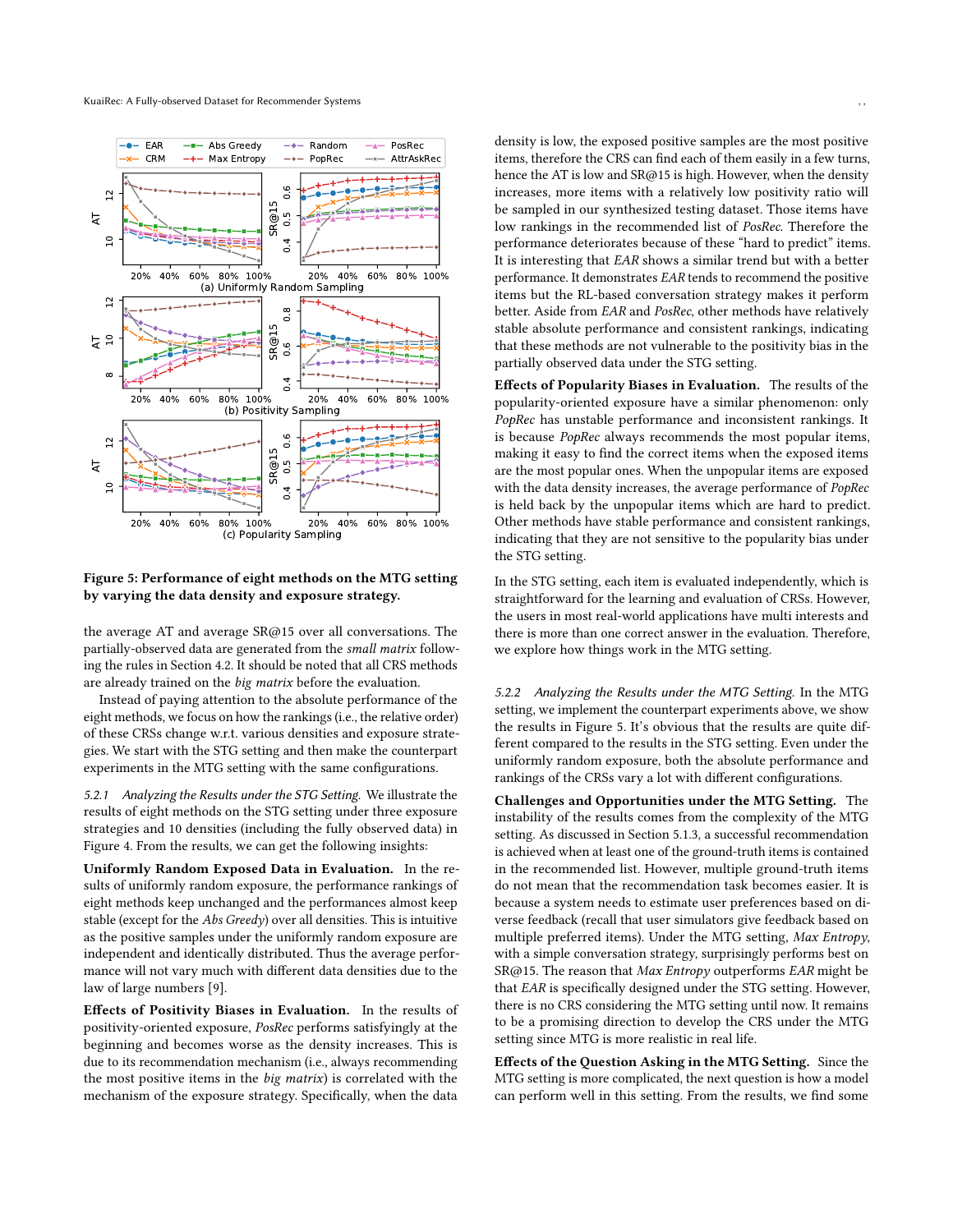clues: we observe that asking attributes affects the performance in the MTG setting more significantly than in the STG setting.

There are two empirical observations: First, the AttrAskRec method performs worst in the STG setting, but it performs very well when the data density is large. Second, CRM outperforms Max Entropy on AT at a certain point when the density increases. We found that CRM tends to ask more questions than Max Entropy. Specifically, we calculate the average probability for CRM to ask a question in each turn is 81.7%, while Max Entropy is 66.5%.

To understand the reason, we revisit the mechanism of the user simulator in the MTG setting. When being asked a question about an attribute, the user simulator will return positive feedback if one of the ground-truth items contains the queried attribute. Therefore, when there are few ground-truth items (when the density is small), many questions asked by the CRS will be rejected, which wastes the interaction turn. Thus, the average turns will be high. Conversely, when there are more ground-truth items (when the data density is high), it will be easier for the CRS to ask questions to get positive feedback. The positive response can help the CRS quickly narrow down the list of candidate items, which results in small average turns.

Effects of Biases in the MTG Setting. Similar to the observation in the STG setting, the positivity biases and popularity biases can still affect the evaluation results of CRSs. More precisely speaking, the rankings of CRSs change more sharply. For instance, Random behaves badly when the density is low on data exposed with positivity bias. In this case, almost all exposed items have a high positivity ratio, so randomly recommending items can be a poor strategy. When the density increases and more items with a relatively low positivity ratio are exposed, the relative performance of Random increases. By contrast, the absolute performance of PosRec decreases as the density increases. PosRec only recommends items with maximal positivity ratio, hence it is unable to recommend items with low positivity ratio. Nevertheless, when the data is sampled uniformly randomly, the variation of absolute performance of both Random and PosRec is much milder. Therefore, the bias brought by the exposure strategy can aggravate the discordance of rankings.

#### 5.3 Effects of Estimating the Missing Values

After exploring how the density and the exposure strategy in the partially observed data affect the evaluation of CRSs, we further investigate the effects of the remedy: estimating the missing values in the user-item matrix and using the estimated positive samples for building the user simulator in evaluation.

5.3.1 Analyses of Results of Matrix Completion. Estimating missing values, i.e., matrix completion is a well-studied research topic. Due to the limitation of space, we only select three methods related to our research: probabilistic matrix factorization (PMF) [\[46\]](#page-9-45), exposure matrix factorization (ExpoMF) [\[28\]](#page-9-46) and its variant ExpoMF-cov [\[28\]](#page-9-46). All of these methods are classic baselines of the probabilistic methods in matrix factorization (MF). PMF is an ordinary MF method without considering biases in the data, while ExpoMF and ExpoMF-cov are more sophisticated methods since they use a random variable to model whether a user-item interaction happens. i.e., they can differentiate the unobserved event from a negative preference, thus it shows an advantage in situations where there

<span id="page-7-0"></span>

Figure 6: Performance of the matrix completion on the partially-observed data. The training set is the exposed data, i.e., the observed data, and the test set is the unobserved data.

are few exposed interactions. Besides, by modeling the exposure of the events, these two methods can also alleviate biases presented in the partially observed data. The difference between ExpoMFcov and ExpoMF is that ExpoMF-cov adds the additional exposure covariates to take into account the additional item features.

We train the three methods on the observed part of all datasets with the density and exposure strategy varied and test the performance on the unobserved part, i.e., unsampled values. We report the Recall@10 and Recall@20 on all sampled datasets and illustrate the results in [Figure 6.](#page-7-0) From the results, we observe the following insights:

Effects of Modeling the Exposure Event in Matrix Completion. PMF shows an inferior performance to two debiased methods (ExpoMF and ExpoMF-cov), especially under uniformly random exposure and popularity-oriented exposure. It is due to the fact that ExpoMF and ExpoMF-cov take into account whether the value 0 in the training data represents an unobserved event or a negative sample. Therefore, with the increase of sampled positive values 1, their performances are constantly improved. The curve of PMF shows a clear upward trend when the density is low ( $\leq 50\%$ ), and the growth slows down and stagnates when the density is greater than 50%. It even shows a downward trend in the popularity-oriented exposure when the density is greater than 80%. It means the bottleneck is the model itself and increasing exposed samples cannot further boost the performance. Therefore, distinguishing the unobserved event from negative preference is important.

Effects of Biases in Matrix Completion. The curves of all three methods show a downward trend in the results of the positivityoriented exposure with the density increasing. It is inevitable because the number of positive samples (i.e., ground-truth preferences) needed to predict decreases sharply with the density increases, and the remaining unexposed positive samples are actually loved by a few users and thus are hard to predict by the model.

Therefore, when the observed data has a larger probability of containing positive samples than the unobserved part, i.e., contains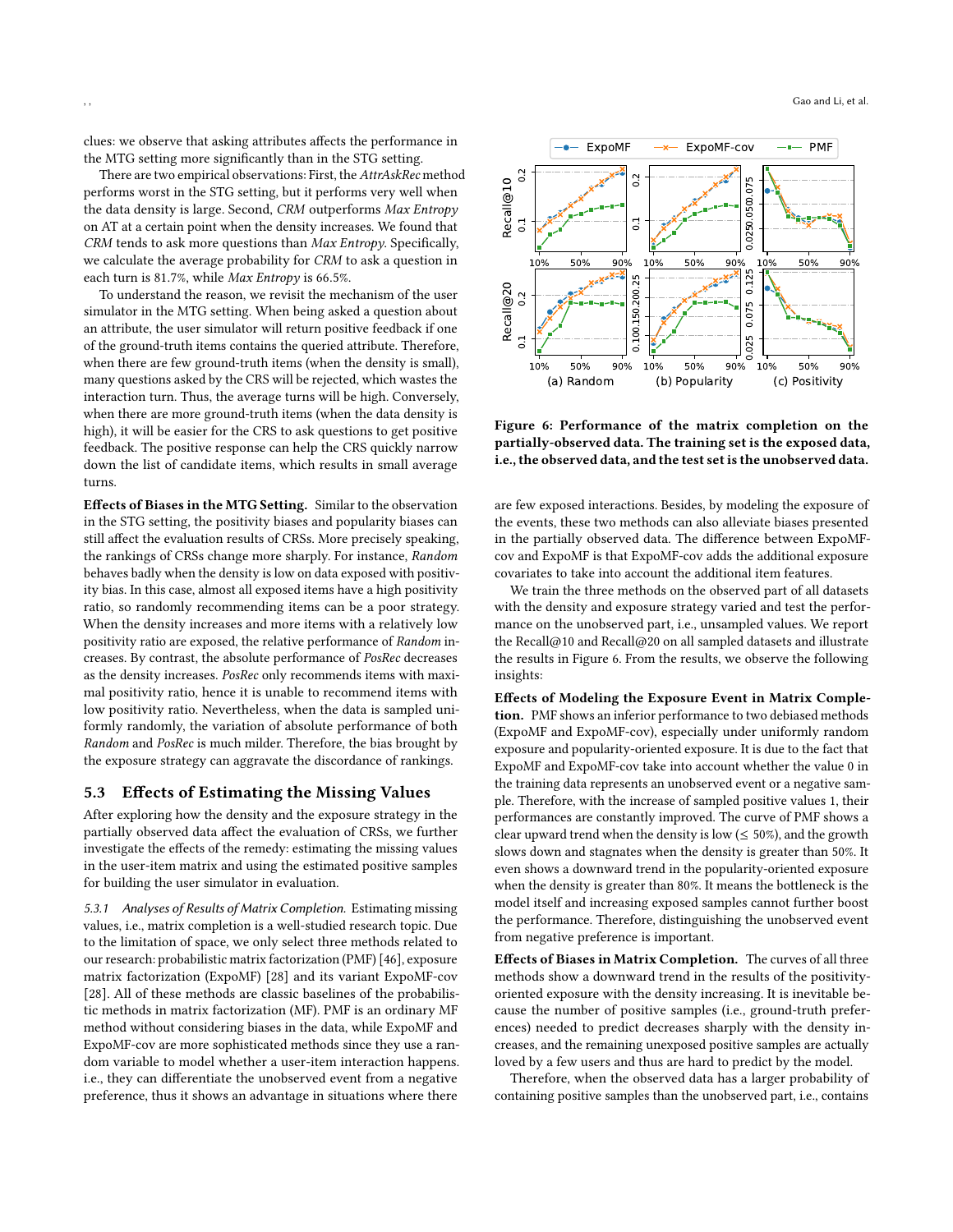<span id="page-8-0"></span>

Figure 7: Performance of eight methods on the MTG setting using the estimated fully-observed data after completing the missing values via ExpoMF-cov.

positivity bias, the task of completing all missing values in the matrix will be hard. The influence becomes more serious with positivity bias becoming more severe, which explains the downward trend of the curves.

Besides, it's worth mentioning that the popularity-oriented exposure does not show this phenomenon, because it is independent of popularity that whether an interaction is positive (since the popularity is redefined in our work, see [Section 4.2.3\)](#page-4-4). Therefore, the exposed popular data have the same probability of containing positive samples as the unexposed unpopular data, so the MF methods can still learn well from the popular training data and predict satisfyingly on the unpopular test data just like the results under the uniformly random exposure.

5.3.2 Analyses of The Effects of Estimated Values in CRS Evaluation. Due to the limitation of space, we only select ExpoMF-cov, which performs best in our experiments, to estimate the missing values in the partially-observed data and evaluate all CRSs on the completed matrix. Note that the CRSs are pre-trained on the big matrix. The results of the CRS evaluation conducted on the completed data are illustrated in [Figure 7.](#page-8-0) We calculate the number of the sampled datasets that have the inconsistent ranking of a CRS before and after matrix completion in [Table 3.](#page-8-1) An inconsistent ranking means the ranking of a CRS on the current test set is inconsistent with the counterpart on the fully observed data. For example, the ranking of EAR is 5 on the fully observed data and is 7 on a sampled dataset under the positivity-oriented exposure when the density is 10%, then EAR has an inconsistent ranking under the two different datasets.

<span id="page-8-1"></span>Table 3: The number of the sampled datasets that have the inconsistent ranking of a CRS before/after matrix completion.

|                    | Random |       | Popularity |       | Positivity |       |
|--------------------|--------|-------|------------|-------|------------|-------|
| Methods            | AT     | SR@15 | AT         | SR@15 | AT         | SR@15 |
| EAR                | 9/9    | 7/5   | 9/9        | 7/6   | 9/9        | 6/5   |
| <b>CRM</b>         | 9/9    | 5/0   | 9/9        | 4/4   | 9/9        | 3/3   |
| Abs Greedy         | 4/7    | 3/0   | 7/8        | 3/4   | 6/7        | 3/3   |
| <b>Max Entropy</b> | 5/9    | 0/0   | 9/9        | 0/0   | 9/9        | 0/0   |
| Random             | 5/9    | 3/8   | 9/9        | 9/8   | 9/9        | 8/8   |
| PopRec             | 1/0    | 1/0   | 3/2        | 3/2   | 1/0        | 0/2   |
| PosRec             | 5/9    | 2/8   | 9/9        | 8/8   | 8/8        | 8/8   |
| <b>AttrAskRec</b>  | 6/8    | 7/5   | 7/8        | 7/6   | 7/8        | 6/5   |

Effects of Completing the Partially Observed Data. By analyzing the results w.r.t. SR@15 in [Table 3,](#page-8-1) we find that matrix completion can alleviate the inconsistency of CRSs in some cases. For instance, under the random exposure, EAR has inconsistent rankings on 7 sampled partially observed datasets with different data densities. The number reduces to 5 after estimating the missing values. There are nearly half of the values in the table decrease after matrix completion, and the improvement is evident under the random exposure. This validates the helpfulness of matrix completion.

However, the matrix completion does not help restore the true rankings of CRSs w.r.t. AT, where only the number of PopRec decreases. We argue that it is because most CRSs have the indistinct absolute performance w.r.t. AT (see [Figure 5\)](#page-6-0), and the estimating error introduced by matrix completion can further blur the difference between them. By contrast, the absolute performances of different CRSs on SR@15 are more distinguishable, hence it is easier to restore the truth rankings after completing the matrix, even though the matrix completion introduces some errors.

Effects of Biases after Estimating Missing Values. Generally, even after estimating the missing data, the number of inconsistent rankings of the uniformly randomly sampled data is smaller than the sampled data with biases. This indicates that the biases in the evaluation data persist to affect the CRS evaluation even after estimating the missing values. In some cases, completing the missing values can bring additional errors that make the evaluation worse. Therefore, estimating the missing values in partially observed data can only help identify the true evaluation rankings of CRSs in certain cases where the biases are not serious.

Therefore, these insights further highlight the importance of our fully-observed dataset.

#### 6 CONCLUSION

In this paper, we present KuaiRec, a fully-observed dataset in recommender systems. We focus on using this dataset to study how the data density and exposure bias in the traditional partiallyobserved data affect the evaluation of CRSs. Extensive experiments on KuaiRec provide interesting insights into the evaluation of CRSs.

However, there are loose ends to our discussions. We hope our unique fully-observed data can support more research in a broader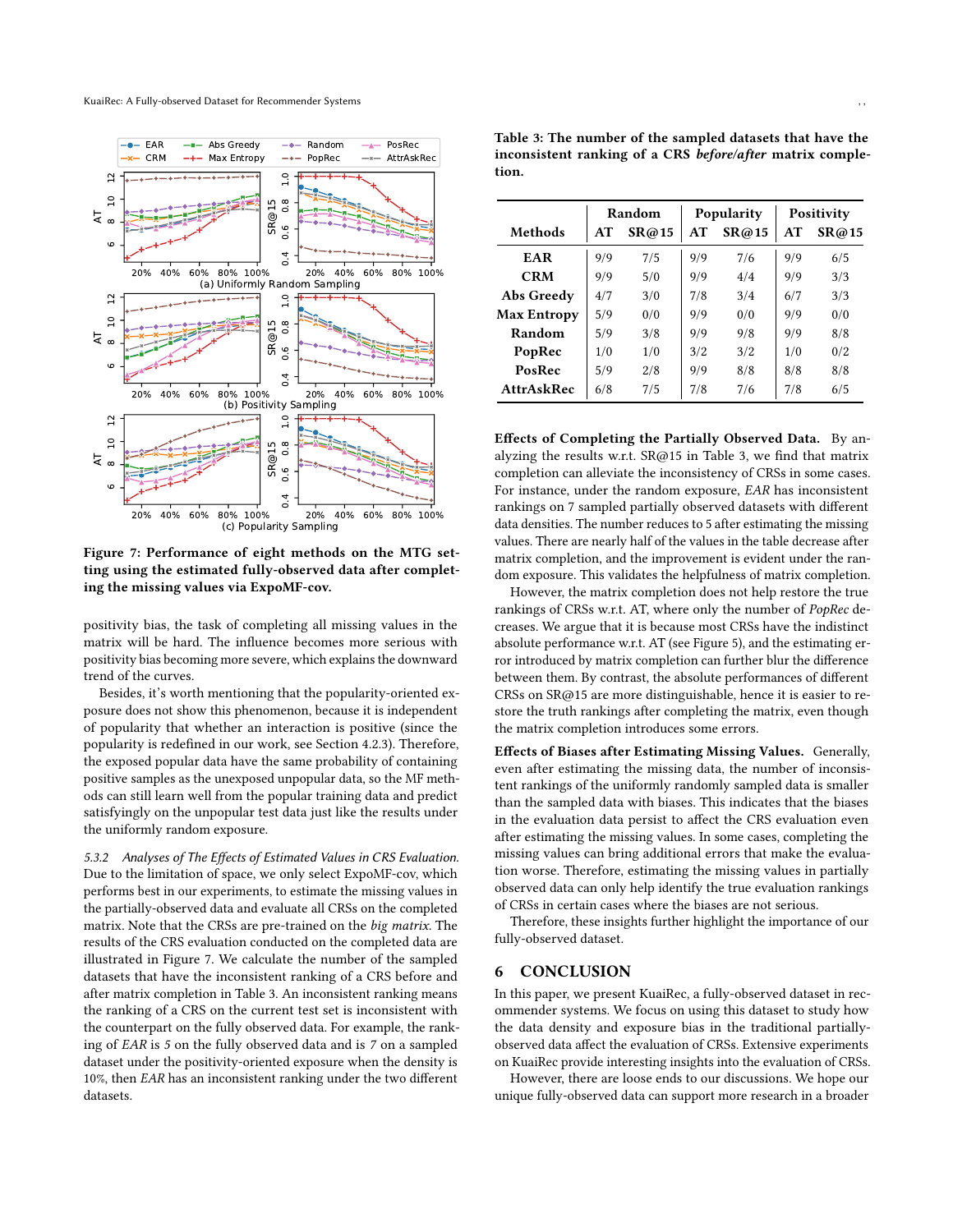context. First, it can serve as a testbed for building trustworthy user simulators using partially observed user-item interactions. Although the matrix completion in our experiments demonstrates limited help, it still remains an open question on whether it is possible to use partially observed data to simulate fully-observed data correctly. Our fully-observed data can further support this exploration. Second, the fully-observed dataset can serve as a benchmark dataset for many research directions in recommendation, such as debiasing in recommender systems, interactive recommendation, and evaluation. At least, by releasing this fully-observed data, we want to encourage the efforts of collecting more fully-observed datasets with richer properties, such as multiple domains or more diverse demographics.

#### **REFERENCES**

- <span id="page-9-4"></span>[1] Himan Abdollahpouri and Masoud Mansoury. 2020. Multi-sided exposure bias in recommendation. International Workshop on Industrial Recommendation Systems (IRS2020) in Conjunction with ACM KDD '2020 (2020).
- <span id="page-9-41"></span>[2] Haris Aziz. 2020. Strategyproof multi-item exchange under single-minded dichotomous preferences. Autonomous Agents and Multi-Agent Systems 34, 1 (2020),  $1 - 11$
- <span id="page-9-14"></span>[3] Ricardo Baeza-Yates, Berthier Ribeiro-Neto, et al. 1999. Modern Information Retrieval. Vol. 463. ACM press New York.
- <span id="page-9-21"></span>[4] Haokun Chen, Xinyi Dai, Han Cai, Weinan Zhang, Xuejian Wang, Ruiming Tang, Yuzhou Zhang, and Yong Yu. 2019. Large-Scale Interactive Recommendation with Tree-Structured Policy Gradient. In AAAI '19, Vol. 33. 3312–3320.
- <span id="page-9-22"></span>[5] Li Chen and Pearl Pu. 2012. Critiquing-based Recommenders: Survey and Emerging Trends. User Modeling and User-Adapted Interaction 22, 1-2 (2012), 125–150.
- <span id="page-9-28"></span>[6] Qibin Chen, Junyang Lin, Yichang Zhang, Ming Ding, Yukuo Cen, Hongxia Yang, and Jie Tang. 2019. Towards Knowledge-Based Recommender Dialog System. In Proceedings of the 2019 Conference on Empirical Methods in Natural Language Processing and the 9th International Joint Conference on Natural Language Processing (EMNLP-IJCNLP '2019). 1803–1813.
- <span id="page-9-25"></span>[7] Konstantina Christakopoulou, Alex Beutel, Rui Li, Sagar Jain, and Ed H. Chi. 2018. Q&R: A Two-Stage Approach toward Interactive Recommendation. In KDD '18. 139–148.
- <span id="page-9-20"></span>[8] Konstantina Christakopoulou, Filip Radlinski, and Katja Hofmann. 2016. Towards Conversational Recommender Systems. In KDD '16. 815–824.
- <span id="page-9-44"></span>[9] Frederik Michel Dekking, Cornelis Kraaikamp, Hendrik Paul Lopuhaä, and Ludolf Erwin Meester. 2005. A Modern Introduction to Probability and Statistics: Understanding Why and How. Springer Science & Business Media.
- <span id="page-9-26"></span>[10] Yang Deng, Yaliang Li, Fei Sun, Bolin Ding, and Wai Lam. 2021. Unified Conversational Recommendation Policy Learning via Graph-Based Reinforcement Learning (SIGIR '21). 1431–1441.
- <span id="page-9-8"></span>[11] Chongming Gao, Wenqiang Lei, Jiawei Chen, Shiqi Wang, Xiangnan He, Shijun Li, Biao Li, Yuan Zhang, and Peng Jiang. 2022. CIRS: Bursting Filter Bubbles by Counterfactual Interactive Recommender System. arXiv preprint arXiv:2204.01266 (2022).
- <span id="page-9-9"></span>[12] Chongming Gao, Wenqiang Lei, Xiangnan He, Maarten de Rijke, and Tat-Seng Chua. 2021. Advances and Challenges in Conversational Recommender Systems: A Survey. AI Open 2 (2021), 100–126.
- <span id="page-9-18"></span>[13] Chongming Gao, Shuai Yuan, Zhong Zhang, Hongzhi Yin, and Junming Shao. 2019. BLOMA: Explain Collaborative Filtering via Boosted Local Rank-One Matrix Approximation. In DASFAA '19. Springer, 487–490.
- <span id="page-9-12"></span>[14] Alexandre Gilotte, Clément Calauzènes, Thomas Nedelec, Alexandre Abraham, and Simon Dollé. 2018. Offline A/B Testing for Recommender Systems. In WSDM '18. 198–206.
- <span id="page-9-5"></span>[15] Jin Huang, Harrie Oosterhuis, Maarten de Rijke, and Herke van Hoof. 2020. Keeping Dataset Biases out of the Simulation: A Debiased Simulator for Reinforcement Learning Based Recommender Systems. In RecSys '20. 190–199.
- <span id="page-9-17"></span>[16] Eugene Ie, Chih-wei Hsu, Martin Mladenov, Vihan Jain, Sanmit Narvekar, Jing Wang, Rui Wu, and Craig Boutilier. 2019. Recsim: A Configurable Simulation Platform for Recommender Systems. arXiv preprint arXiv:1909.04847 (2019).
- <span id="page-9-2"></span>[17] Rolf Jagerman, Ilya Markov, and Maarten de Rijke. 2019. When People Change Their Mind: Off-Policy Evaluation in Non-Stationary Recommendation Environments. In WSDM '19. 447–455.
- <span id="page-9-37"></span>[18] Dietmar Jannach, Ahtsham Manzoor, Wanling Cai, and Li Chen. 2021. A Survey on Conversational Recommender Systems. ACM Computing Survey 54, 5, Article 105 (may 2021), 36 pages.
- <span id="page-9-13"></span>[19] Kalervo Järvelin and Jaana Kekäläinen. 2000. IR Evaluation Methods for Retrieving Highly Relevant Documents. In SIGIR '00. 41–48.
- <span id="page-9-16"></span>[20] Damien Lefortier, Adith Swaminathan, Xiaotao Gu, Thorsten Joachims, and Maarten de Rijke. 2016. Large-scale Validation of Counterfactual Learning Methods: A Test-bed. arXiv preprint arXiv:1612.00367 (2016).
- <span id="page-9-27"></span>[21] Wenqiang Lei, Xiangnan He, Yisong Miao, Qingyun Wu, Richang Hong, Min-Yen Kan, and Tat-Seng Chua. 2020. Estimation-Action-Reflection: Towards Deep Interaction Between Conversational and Recommender Systems. In WSDM' 20. ACM, 304–312.
- <span id="page-9-10"></span>[22] Wenqiang Lei, Gangyi Zhang, Xiangnan He, Yisong Miao, Xiang Wang, Liang Chen, and Tat-Seng Chua. 2020. Interactive Path Reasoning on Graph for Conversational Recommendation. In KDD '20. 2073–2083.
- <span id="page-9-35"></span>[23] Mike Lewis, Denis Yarats, Yann Dauphin, Devi Parikh, and Dhruv Batra. 2017. Deal or No Deal? End-to-End Learning of Negotiation Dialogues. In EMNLP '17. 2443–2453.
- <span id="page-9-3"></span>[24] Lihong Li, Jin Young Kim, and Imed Zitouni. 2015. Toward Predicting the Outcome of an A/B Experiment for Search Relevance. In WSDM '15. 37–46.
- <span id="page-9-29"></span>[25] Raymond Li, Samira Ebrahimi Kahou, Hannes Schulz, Vincent Michalski, Laurent Charlin, and Chris Pal. 2018. Towards Deep Conversational Recommendations. In NeurIPS '18. 9748–9758.
- <span id="page-9-11"></span>[26] Shijun Li, Wenqiang Lei, Qingyun Wu, Xiangnan He, Peng Jiang, and Tat-Seng Chua. 2021. Seamlessly Unifying Attributes and Items: Conversational Recommendation for Cold-Start Users. TOIS '21 (2021).
- <span id="page-9-30"></span>[27] Shuokai Li, Ruobing Xie, Yongchun Zhu, Xiang Ao, Fuzhen Zhuang, and Qing He. 2022. User-Centric Conversational Recommendation with Multi-Aspect User Modeling. SIGIR (2022).
- <span id="page-9-46"></span>[28] Dawen Liang, Laurent Charlin, James McInerney, and David M. Blei. 2016. Modeling User Exposure in Recommendation. In WWW '16. 951–961.
- <span id="page-9-38"></span>[29] Dugang Liu, Pengxiang Cheng, Zhenhua Dong, Xiuqiang He, Weike Pan, and Zhong Ming. 2020. A General Knowledge Distillation Framework for Counterfactual Recommendation via Uniform Data. In SIGIR '20. 831–840.
- <span id="page-9-31"></span>[30] Zeming Liu, Haifeng Wang, Zheng-Yu Niu, Hua Wu, and Wanxiang Che. 2021. Durecdial 2.0: A bilingual parallel corpus for conversational recommendation. EMNLP (2021).
- <span id="page-9-32"></span>[31] Zeming Liu, Haifeng Wang, Zheng-Yu Niu, Hua Wu, Wanxiang Che, and Ting Liu. 2020. Towards Conversational Recommendation over Multi-Type Dialogs. In ACL '20. 1036–1049.
- <span id="page-9-23"></span>[32] Kai Luo, Scott Sanner, Ga Wu, Hanze Li, and Hojin Yang. 2020. Latent Linear Critiquing for Conversational Recommender Systems. In WWW' 20. 2535–2541.
- <span id="page-9-24"></span>[33] Kai Luo, Hojin Yang, Ga Wu, and Scott Sanner. 2020. Deep Critiquing for VAE-Based Recommender Systems. In SIGIR '20. 1269–1278.
- <span id="page-9-42"></span>[34] Miltiadis D Lytras, Anna Visvizi, Prasanta Kr Chopdar, Akila Sarirete, and Wadee Alhalabi. 2021. Information Management in Smart Cities: Turning end users' views into multi-item scale development, validation, and policy-making recommendations. International Journal of Information Management 56 (2021), 102146.
- <span id="page-9-19"></span>[35] Jianxin Ma, Chang Zhou, Peng Cui, Hongxia Yang, and Wenwu Zhu. 2019. Learning Disentangled Representations for Recommendation. In NeurIPS '20. 5711– 5722.
- <span id="page-9-0"></span>[36] Benjamin M. Marlin and Richard S. Zemel. 2009. Collaborative Prediction and Ranking with Non-Random Missing Data. In RecSys '09. 5–12.
- <span id="page-9-15"></span>[37] Benjamin M. Marlin, Richard S. Zemel, Sam Roweis, and Malcolm Slaney. 2007. Collaborative Filtering and the Missing at Random Assumption. In UAI '07. 267–275.
- <span id="page-9-36"></span>[38] George Marsaglia, Wai Wan Tsang, Jingbo Wang, et al. 2003. Evaluating Kolmogorov's distribution. Journal of statistical software 8, 18 (2003), 1–4.
- <span id="page-9-39"></span>[39] Mark EJ Newman. 2005. Power laws, Pareto Distributions and Zipf's Law. Contemporary Physics 46, 5 (2005), 323–351.
- <span id="page-9-40"></span>[40] Yoon-Joo Park and Alexander Tuzhilin. 2008. The Long Tail of Recommender Systems and How to Leverage It. In RecSys '08. 11–18.
- <span id="page-9-6"></span>[41] Bruno Pradel, Nicolas Usunier, and Patrick Gallinari. 2012. Ranking with Non-Random Missing Ratings: Influence of Popularity and Positivity on Evaluation Metrics. In RecSys '12. 147–154.
- <span id="page-9-33"></span>[42] Xuhui Ren, Hongzhi Yin, Tong Chen, Hao Wang, Quoc Viet Hung Nguyen, Zi Huang, and Xiangliang Zhang. 2020. CRSAL: Conversational Recommender Systems with Adversarial Learning. ACM Transactions on Information Systems 0, ja (2020).
- <span id="page-9-34"></span>[43] Zhaochun Ren, Zhi Tian, Dongdong Li, Pengjie Ren, Liu Yang, Xin Xin, Huasheng Liang, Maarten de Rijke, and Zhumin Chen. 2022. Variational Reasoning about User Preferences for Conversational Recommendation. SIGIR (2022).
- <span id="page-9-43"></span>[44] Steffen Rendle. 2010. Factorization Machines. In *ICDM '10.* 995–1000.<br>[45] Yuta Saito, Shunsuke Aihara, Megumi Matsutani, and Yusuke Narita. 2
- <span id="page-9-7"></span>Yuta Saito, Shunsuke Aihara, Megumi Matsutani, and Yusuke Narita. 2021. Open Bandit Dataset and Pipeline: Towards Realistic and Reproducible Off-Policy Evaluation. In NeurIPS '21.
- <span id="page-9-45"></span>[46] Ruslan Salakhutdinov and Andriy Mnih. 2007. Probabilistic Matrix Factorization. In NeurIPS '07. 1257–1264.
- <span id="page-9-1"></span>[47] Tobias Schnabel, Adith Swaminathan, Ashudeep Singh, Navin Chandak, and Thorsten Joachims. 2016. Recommendations as Treatments: Debiasing Learning and Evaluation. In ICML '16. 1670–1679.
- [48] Bichen Shi, Makbule Gulcin Ozsoy, Neil Hurley, Barry Smyth, Elias Z. Tragos, James Geraci, and Aonghus Lawlor. 2019. PyRecGym: A Reinforcement